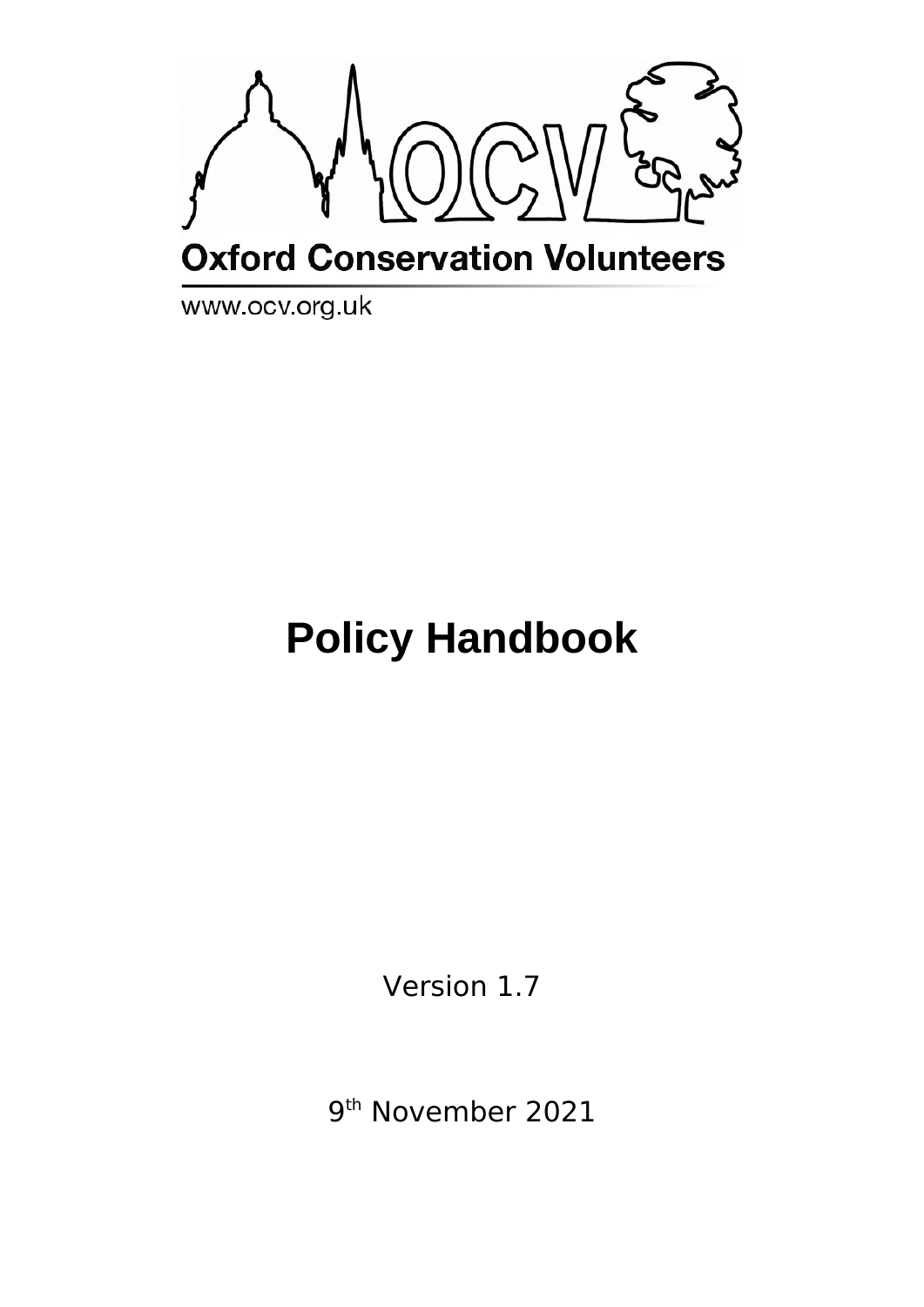

### **Table of Contents**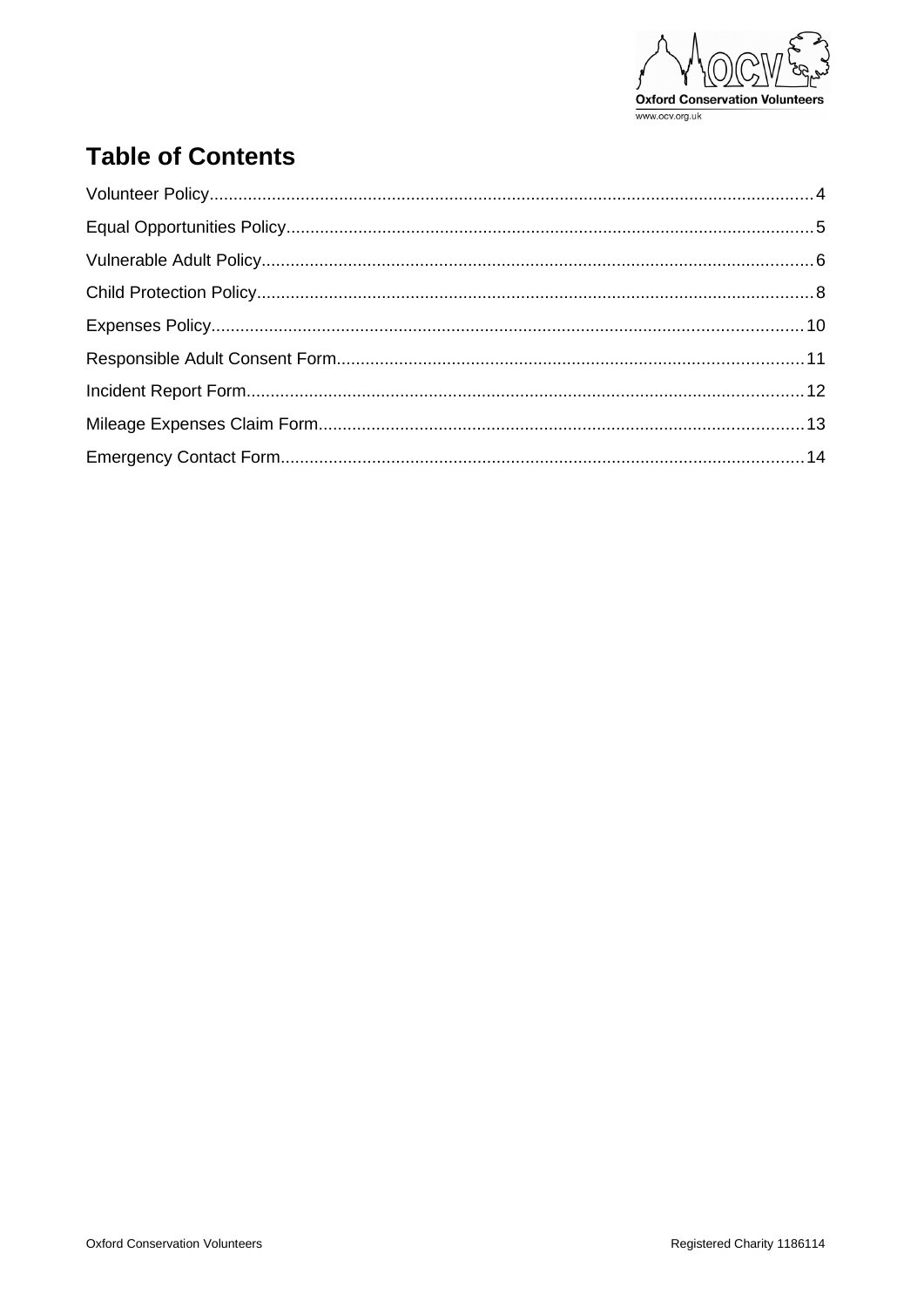

# <span id="page-2-0"></span>**Volunteer Policy**

Oxford Conservation Volunteers (OCV) provides practical conservation management work to a wide variety of sites in and around Oxford. The group is managed by a volunteer committee and each work party has a designated volunteer leader and minibus driver. The group would not exist without its volunteers, and this policy outlines what volunteers can expect from OCV and what OCV expects in return.

As a volunteer, you can expect that:

Tools and appropriate safety equipment will be provided for you to use during a work party.

Safety advice and instructions will be given at the beginning of each work party.

Refreshments will be provided where possible.

You will be covered by OCV's public liability insurance.

OCV aims to be as inclusive as possible, and does not discriminate, subject to the natural restrictions of work sites, where safety is first priority.

There is no obligation to volunteer on any particular work party or to make an ongoing commitment.

You may reclaim out-of-pocket expenses where these have been approved in advance.

OCV expects volunteers to act responsibly. This includes:

Following the safety guidelines given at the beginning of each work party.

Wearing appropriate clothing for the conditions, including strong footwear, sun protection, and/or waterproofs.

Using PPE (personal protective equipment) when instructed.

Respecting other volunteers.

Following instructions given by the work party leader or the site warden.

Informing the leader if another volunteer is behaving in an unsafe or inappropriate manner. Asking for assistance if you are unsure about any aspect of the task or have any problems.

Taking reasonable care of tools, the minibus, and other OCV property.

Safeguarding your personal belongings. These are not covered by our insurance.

Informing the work party leader if you are about to leave the site, so that we know you haven't got lost or had an accident.

The work party leader may refuse minibus transport to volunteers who have inadequate clothing or footwear for the conditions, or ask those who have made their own way to the site to leave the work party.

Volunteers who fail to follow instructions from the work party leader, particularly regarding safe working practices, respecting others, and using PPE, may be asked to leave.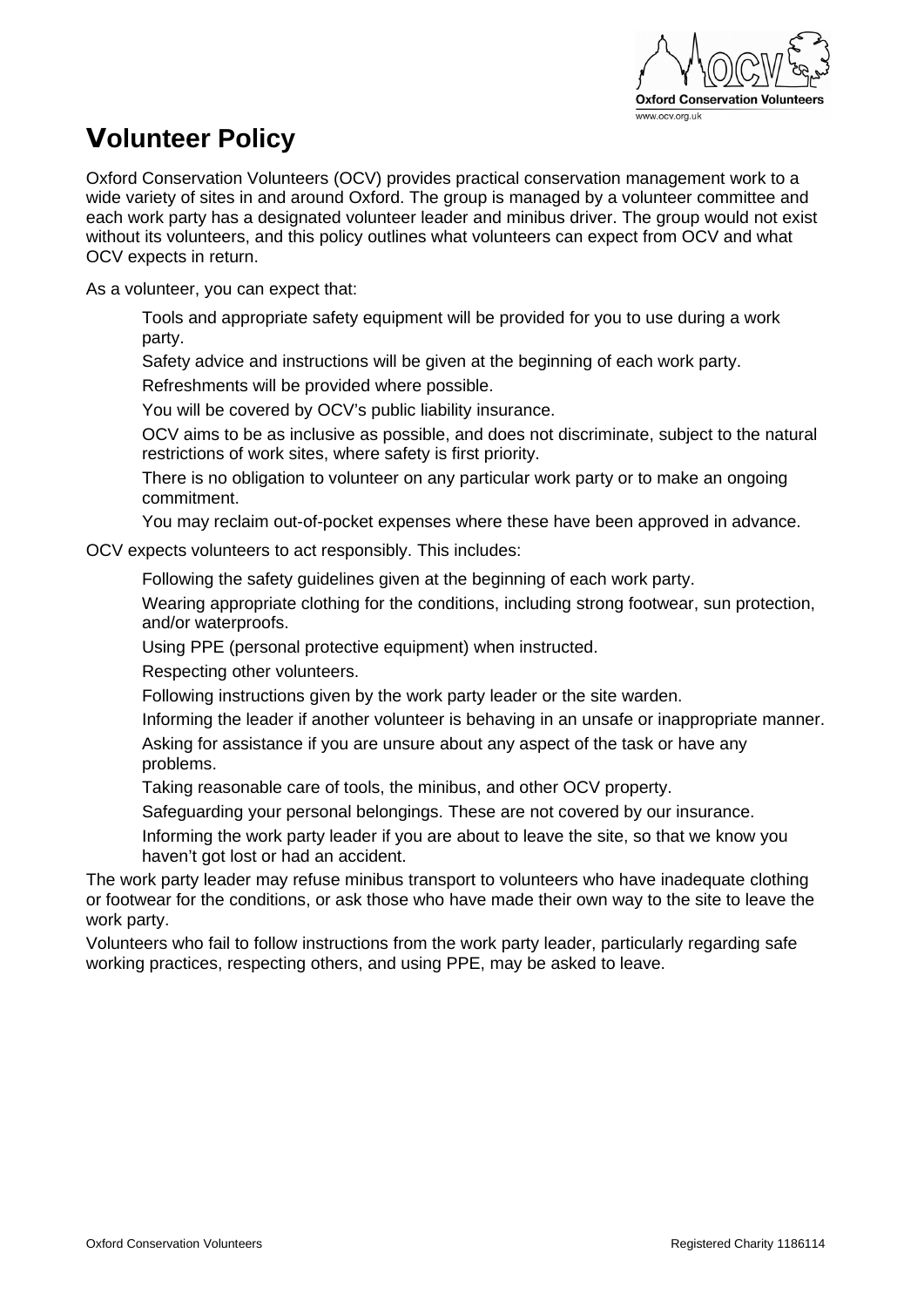

# <span id="page-3-0"></span>**Equal Opportunities Policy**

Oxford Conservation Volunteers (OCV) aims to be inclusive to all people and does not discriminate on any grounds, subject to the natural restrictions posed by the environments in which work is undertaken, where safety is of primary importance.

In pursuit of this aim, OCV is committed to ensuring that all of its activities are governed by principles of equality of opportunity, and undertakes to make all reasonable adjustments to enable volunteers to participate in conservation activities, in the running of the group, and in the social activities of the group.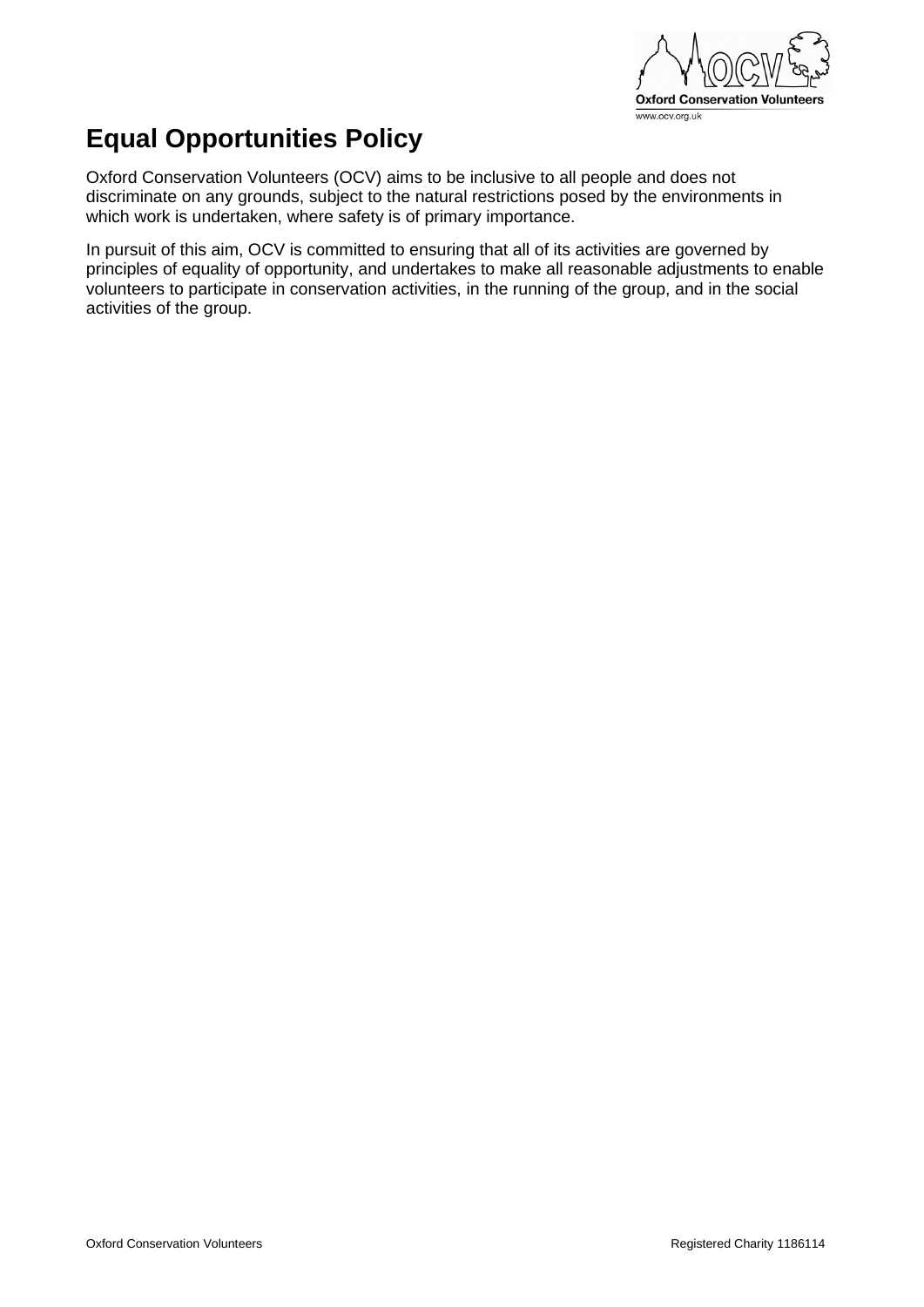

## <span id="page-4-0"></span>**Vulnerable Adult Policy**

Oxford Conservation Volunteers (OCV) recognises its responsibility to safeguard vulnerable adults. The committee have adopted this policy and leaders of work parties, social events and residential trips are asked to abide by it.

The aim of OCV's vulnerable adults policy is to reduce the risk of harm to vulnerable adult volunteers whilst allowing them to contribute to the organisation's conservation work as much as possible.

Adults aged 18 and over have the potential to be vulnerable (either temporarily or permanently) for a variety of reasons and in different situations. An adult may be vulnerable if he/she:

Has a learning or physical disability

Has a physical or mental illness, chronic or otherwise, including an addiction to alcohol or drugs

Has a reduction in physical or mental capacity

Is in the receipt of any form of healthcare

Is receiving community services because of age, health or disability

Is living in sheltered housing, residential care, temporary housing, or is homeless,

Is unable, for any other reason, to protect himself/herself against significant harm or exploitation.

People who meet one or more of the criteria above may not be vulnerable at all, or all of the time.

Vulnerable adults may be at greater risk of:

Physical, sexual, or psychological abuse, bullying or coercive behaviour Financial abuse including theft, fraud and scams **Neglect Discrimination** Modern-day slavery Radicalisation

Vulnerable adults can contribute to OCV and volunteering may benefit them by:

Reducing social isolation and developing independence Developing new practical and social skills Acting as a bridge to employment

OCV aims to be inclusive, but we recognise that our volunteer leaders may not be able to provide adequate support for every vulnerable adult. When contacted before an event we will discuss with him/her and with people or organisations providing services to him/her the suitability of a particular activity. We may ask about his/her needs and capabilities and we may advise that particular activities are more suitable than others. In some cases we might advise that an activity is unsuitable, if we do not think he/she will be safe, or we may recommend that a friend or carer accompanies him/her.

Most OCV events are open to the public and many are held in public places. The group does not know who will be attending ahead of time so it may not be possible to identify vulnerable adults or those who may wish to harm them ahead of time. Consequently, it may be necessary for the work party leader to adopt a precautionary approach with someone who may be a vulnerable adult, such as proposing he/she works with a group of people close to the leader, rather than asking him/her to go and do a particular task on his/her own.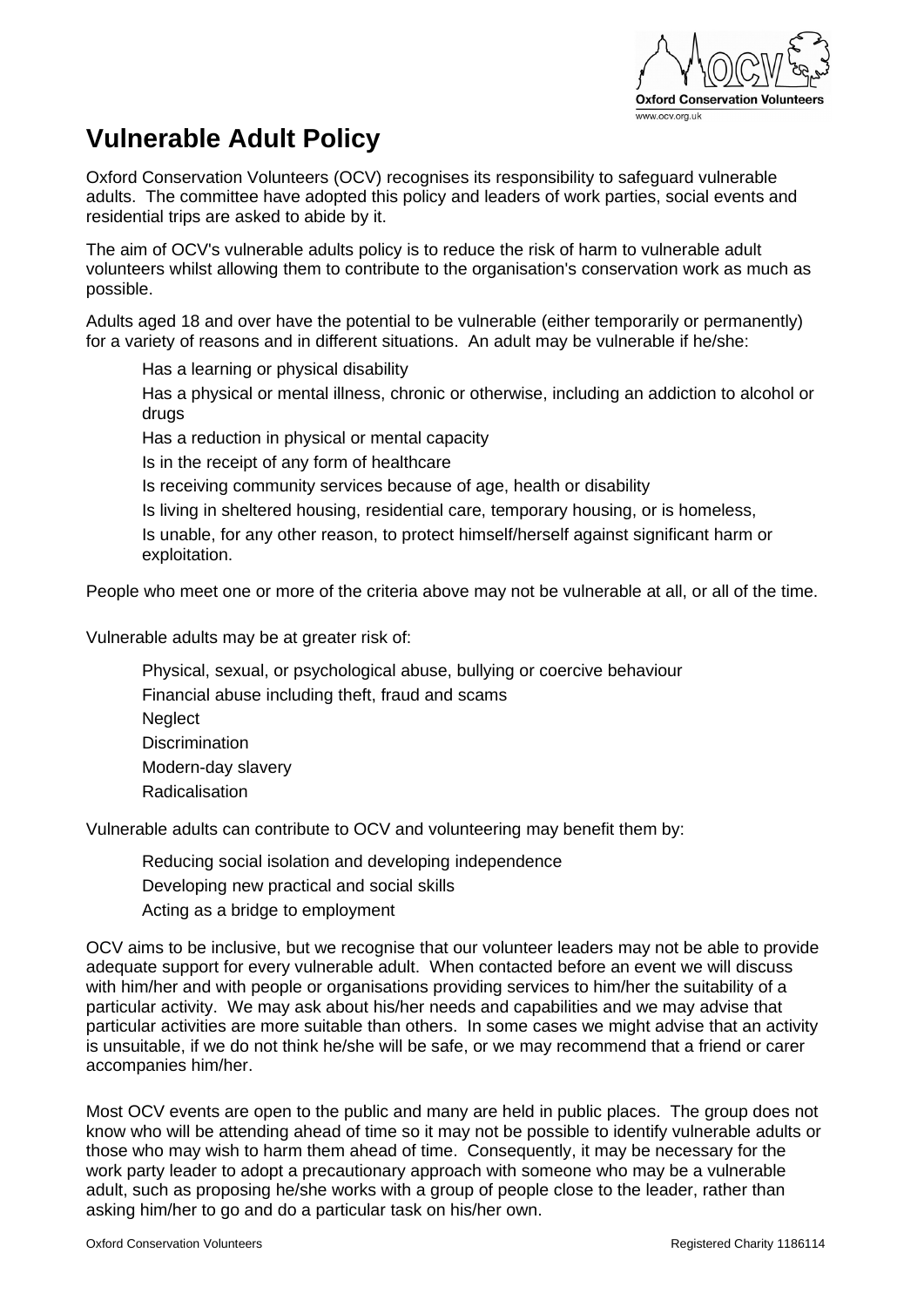

When a potentially vulnerable adult attends an event, the leader will mitigate risks to him/her by:

Taking opportunities, where appropriate, to discuss with him/her which tasks are best suited to his/her abilities.

Ensuring he/she understands the safety information.

Not leaving him/her working alone far from the main group, or with only one other person. Preventing and reporting any physical, sexual or psychological abuse, or inappropriate behaviour towards him/her.

Refraining from and discouraging any unnecessary physical contact.

Avoiding first aid being delivered to him/her alone, except in an emergency.

Not attempting to start a relationship with him/her.

Being alert to signs of abuse or neglect, including those occurring outside of our events, and reporting them appropriately.

Not making any decision about him/her without involving and informing him/her.

If a concern arises involving a vulnerable adult or a complaint is made about the behaviour of any volunteer, the event leader should record exactly what happened using the OCV incident form, and inform a member of the committee. Any complaint about an event leader should be reported to the committee.

In the event of a safeguarding concern the event leader or committee should refer the matter appropriately (to a carer, community services, or the police). Any allegation of a criminal nature must be referred to the police.

#### *Useful Information*

OCV committee contact details: <http://www.ocv.org.uk/contact.php>

Police non-emergency number: 101

Oxfordshire Safeguarding Adults Board: [http://www.osab.co.uk](http://www.osab.co.uk/)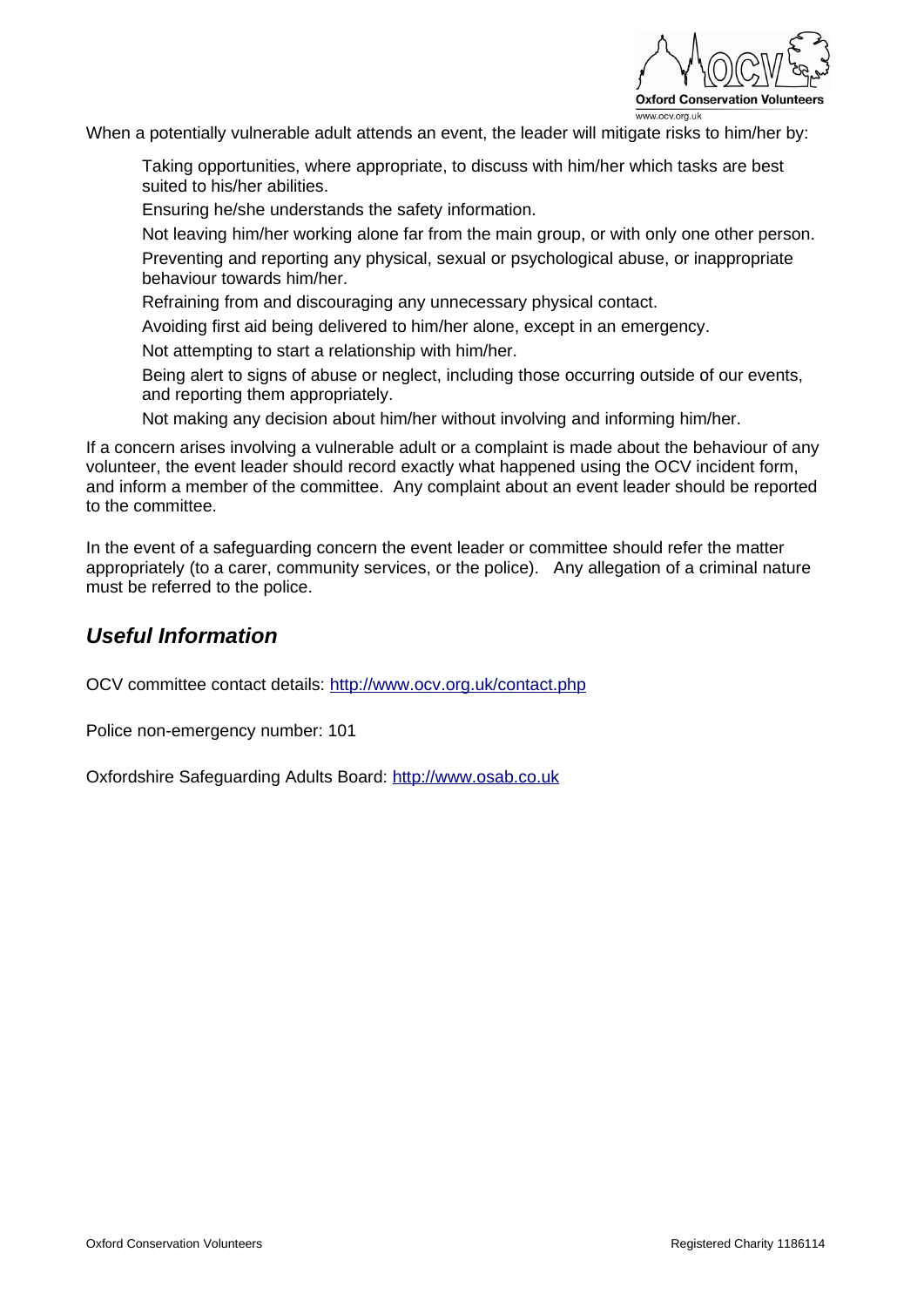

# <span id="page-6-0"></span>**Child Protection Policy**

Oxford Conservation Volunteers (OCV) recognises its responsibility to safeguard young people. The committee have adopted this policy and leaders of events are asked to abide by it.

The aim of OCV's policy is to reduce the risk of harm to young people whilst allowing them to take part in the organisation's conservation work where possible and appropriate.

This policy applies to all under 18s. Young people aged 5 to 17 may participate in work parties only under the close supervision of a responsible adult such as a parent or guardian, or someone known to and acting with permission of the parent or guardian. We do not recommend that children under 5 take part in our work parties. The task leader will check that potential volunteers are aged 18 or over or are accompanied by a responsible adult before permitting them to travel in the minibus or join the task. This can be done when collecting emergency contact information.

Most OCV events are open to the public, often in public places, and the group does not know who will be attending ahead of time. Thus it is not possible to identify individuals who may intend to harm children and work party leaders have generally not had any checks or vetting. Thus, we do not permit volunteers (including work party leaders) to have one-to-one contact with young people under 18, unless they are the young person's parent/guardian. There are also risks associated with the use of tools and other hazards specific to each site. **Consequently OCV requires that there is a responsible adult to closely supervise a young person under 18 at all times.** 

For a young person aged under 18 to take part:

a consent form must be signed by the responsible adult before starting work, this includes an agreement to supervise the young person closely

tasks which are appropriate to the young person's age and abilities must be agreed between the work party leader and the adult.

the purpose of the work must be clearly explained to both the young person and the adult appropriate and adequate Personal Protective Equipment (PPE) must be available, either provided by OCV or the parent/guardian

if the young person is travelling in the minibus:

- o he/she must be accompanied by the responsible adult at all times
- o he/she must be at least the legal minimum age of 3
- o he/she must not sit in the front seats
- o he/she must occupy a full seat (no sharing)
- o he/she must wear a seatbelt. The driver (not the responsible adult) has legal responsibility for this if the young person is under 14
- o he/she must be seated next to the responsible adult

If these requirements cannot be met, the project may not be appropriate for young people.

For all young people the work party leader should:

Not permit physical contact, except in an emergency

Not permit first aid being delivered to him/her alone, except in an emergency

Be alert to signs of abuse or neglect, including those occurring outside of our events, and report them appropriately

Photographs and videos taken during work parties are sometimes published on our website or social media. The work party leader should:

Ensure consent for photos and videos has been obtained from the responsible adult, usually via the consent form.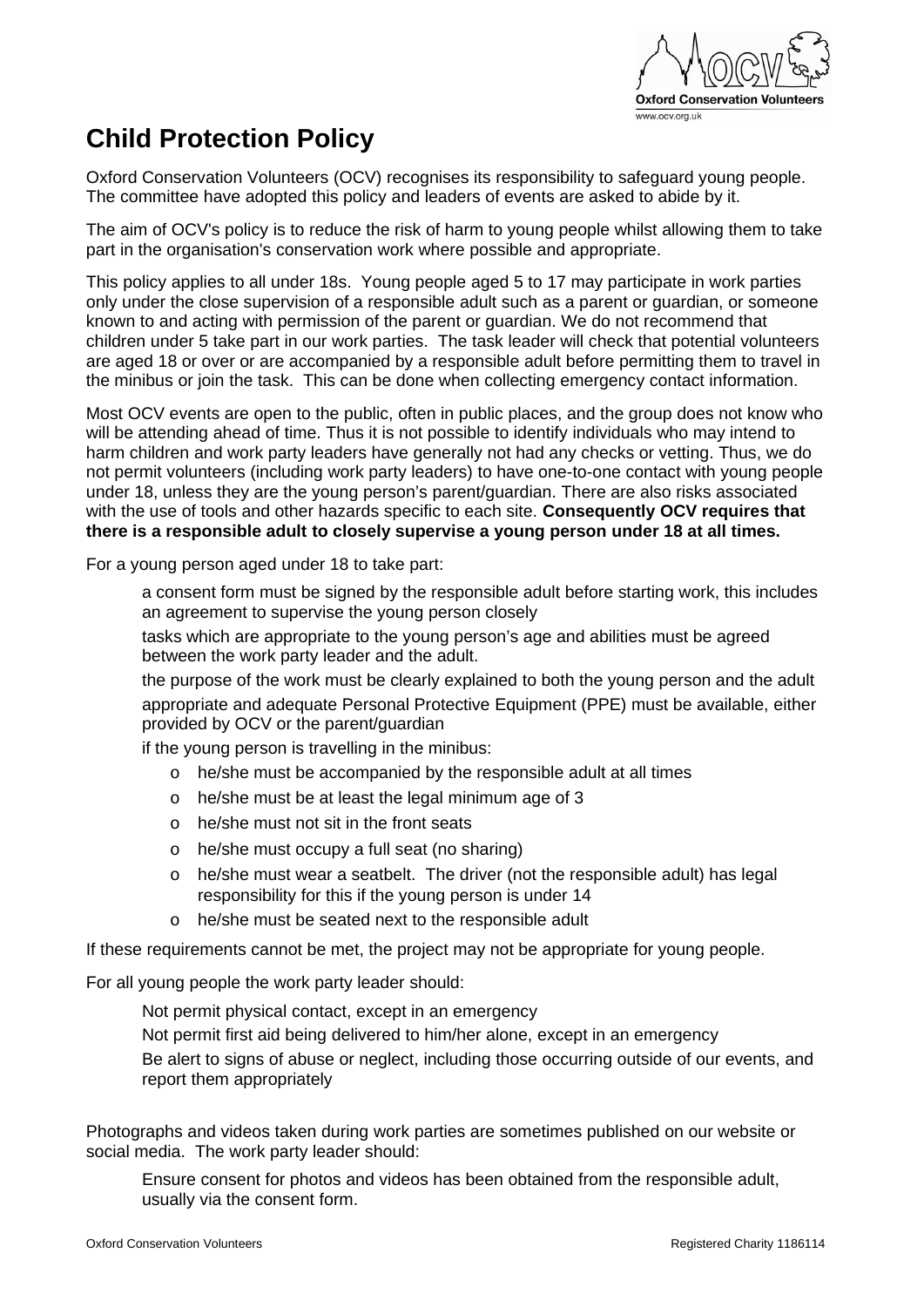

Not permit an indecent photo or video to be taken or published. This includes any photo or video containing nudity.

Organised groups of young people (school groups, youth organisations etc.) may attend work parties their leader must contact the OCV work party leader beforehand to make sure there is sufficient suitable work and tools. The group will only be able to take part if:

The responsible adult is part of an organisation that has performed all the safeguarding checks required by law. OCV may ask for evidence of this.

There is at least one adult to every 5 young people.

Consent forms have been signed for every young person taking part.

Appropriate tasks for the young people have been agreed between the work party leader and the responsible adult.

If a problem involving a young person arises or a complaint is made about the behaviour of a volunteer towards a young person the work party leader should inform the committee. Any complaint about a work party leader should be reported to the committee.

In the event of a safeguarding concern the event leader or committee should refer the matter appropriately (to the responsible adult, social services, and/or the police). Any allegation of a criminal nature must be referred to the police.

#### *Useful Information*

OCV committee contact details: <http://www.ocv.org.uk/contact.php>

Police non-emergency number: 101

Oxfordshire Safeguarding Children Board: [http://www.oscb.org.uk](http://www.oscb.org.uk/)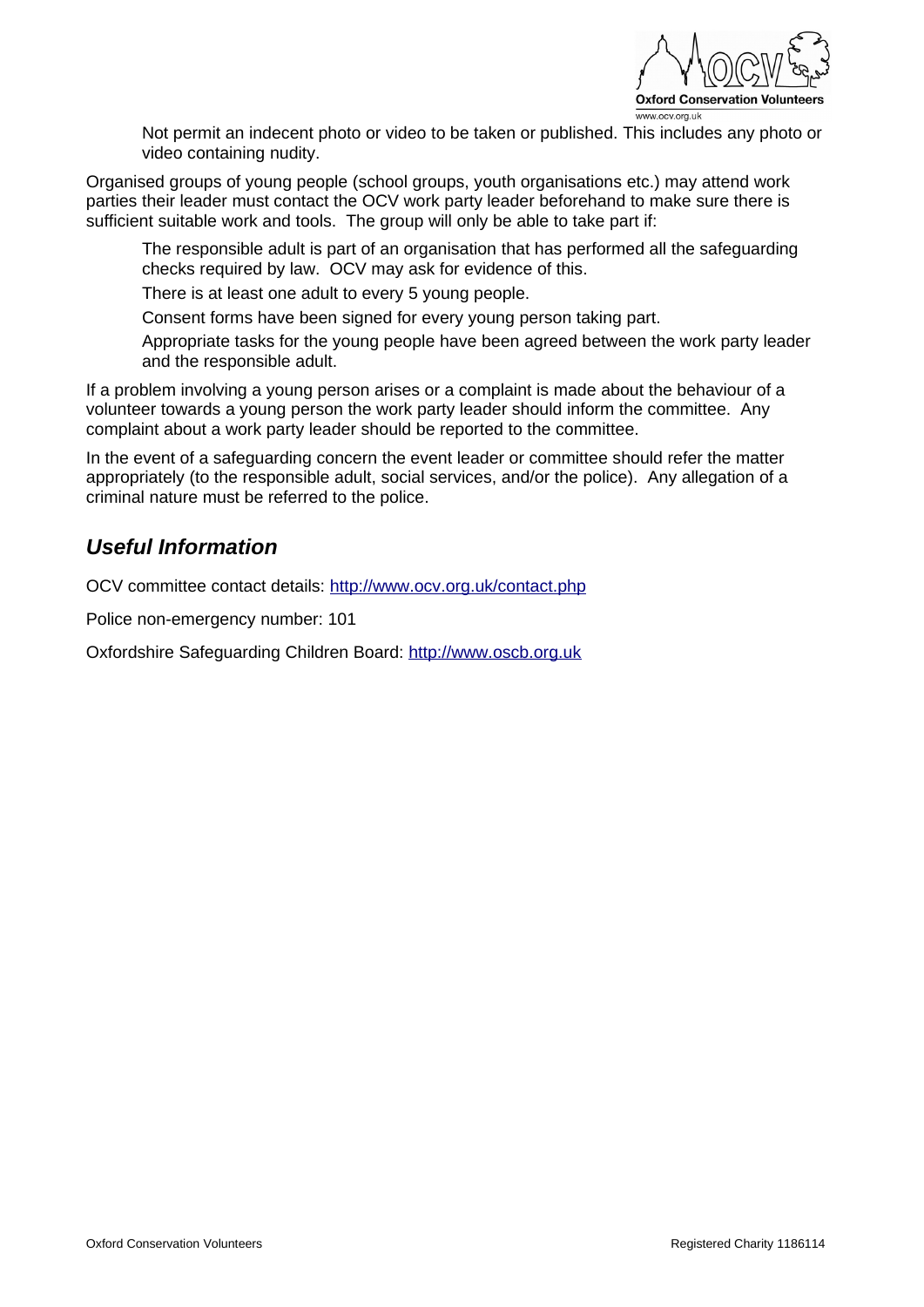

#### <span id="page-8-0"></span>**Expenses Policy**

Task leaders and minibus drivers can claim for out-of-pocket expenses such as fuel for the minibus, milk, biscuits, coffee, tea bags and firelighters.

The cost of any purchases approved in advance by the committee can also be refunded, such as new tools, or bills related to the minibus or insurance premiums.

Anyone transporting volunteers to an event in their own vehicle when the minibus is full can make a claim for mileage.

Leaders and drivers can make a claim for reasonable travel costs from home to the tool shed when leading or driving. This can be mileage of a car or bike, or the cost of a bus or train ticket.

Other reasonable travel costs can be reclaimed for trips made on solely OCV business such as making site visits, shopping for residential trips, purchasing tools or materials for a task, provided the journey has been approved by the committee in advance. Travel to and from tasks, socials or residentials is not included.

Anyone unsure about whether an expense is refundable should check with the treasurer before incurring the expense. The treasurer can also advise on the current mileage rate for cars and bikes.

A claim for an out-of-pocket expense must be accompanied by a receipt.

A mileage claim must be submitted using a signed mileage claim form.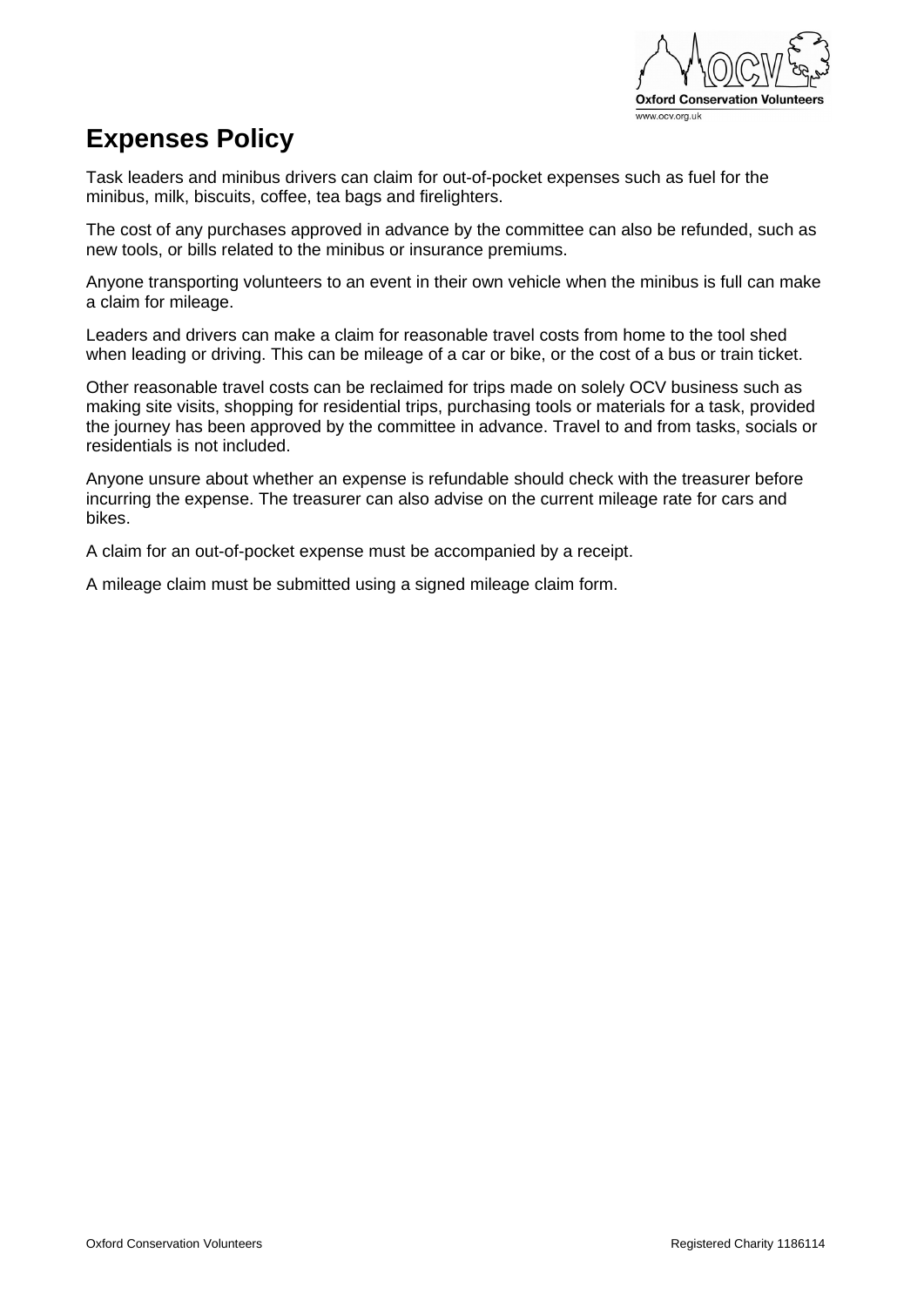

#### <span id="page-9-0"></span>**Responsible Adult Consent Form**

Task location: \_\_\_\_\_\_\_\_\_\_\_\_\_\_\_\_\_\_\_\_\_\_\_\_\_\_\_\_\_\_\_\_\_\_\_\_\_\_ Date:\_\_\_\_\_\_\_\_\_\_\_\_\_\_\_\_\_\_\_\_

Task leader: \_\_\_\_\_\_\_\_\_\_\_\_\_\_\_\_\_\_\_\_\_\_\_\_\_\_\_\_\_\_\_\_\_\_\_\_

#### *OCV's Policy Regarding Young People*

Young people aged 5 to 17 are welcome to join an OCV work party, but for their own safety when working outdoors in a public place they must be accompanied and closely supervised by a responsible adult. The adult must be a parent/guardian or someone known to the parent/guardian, and the parent/guardian must have agreed that the young person can take part in this activity under their supervision. Groups of young people from schools or youth organisations are also welcome, but their leader must contact the OCV leader in advance to find out if the task is suitable. There must be one responsible adult to every 5 young people.

At the start of a task the leader will agree with the responsible adult which activities are suitable for the young person to participate in, and which tools are appropriate. It is then the responsibility of the adult to ensure that the young person does not work outside those guidelines. We have some child-sized personal protective equipment, but we do not keep large stocks, so it may be necessary for young people to bring their own.

People sometimes take photographs, audio or video recordings during tasks. These may be stored by OCV and/or published on OCV's or our partner organisations' websites or social media accounts.

We will not allow any young people to become involved in any of our activities unless this agreement is completed.

#### *Responsible Adult Consent*

Name of young person: <br>
Name of young person:

I will be responsible for supervising this young person. I am their parent/guardian, or I am known to their parent/guardian, have explained the above policy to them and have their permission to supervise the young person, sign this form, and act as their parent/guardian for the purposes of today's activity*.* I am aged 18 or over.

I understand and agree to abide by OCV's policy regarding young people.

I agree to the above named young person travelling in OCV's minibus (if applicable); working with OCV on today's site; and participating in the today's task. I understand that the work and site may sometimes change at short notice due to circumstances outside of OCV's control.

I agree to allow emergency medical treatment in hospital if necessary.

I agree to photographs, audio and/or video recordings from today's task being stored, published and/or distributed in any form of media.

| Name:                         |       |
|-------------------------------|-------|
| Relationship to young person: |       |
| Signed:                       | Date: |

Please ensure that you have provided emergency contact details separately. Please list on the back of this form any medical information that may help in the event of first aid being required. Please note that immunisation against tetanus is strongly recommended.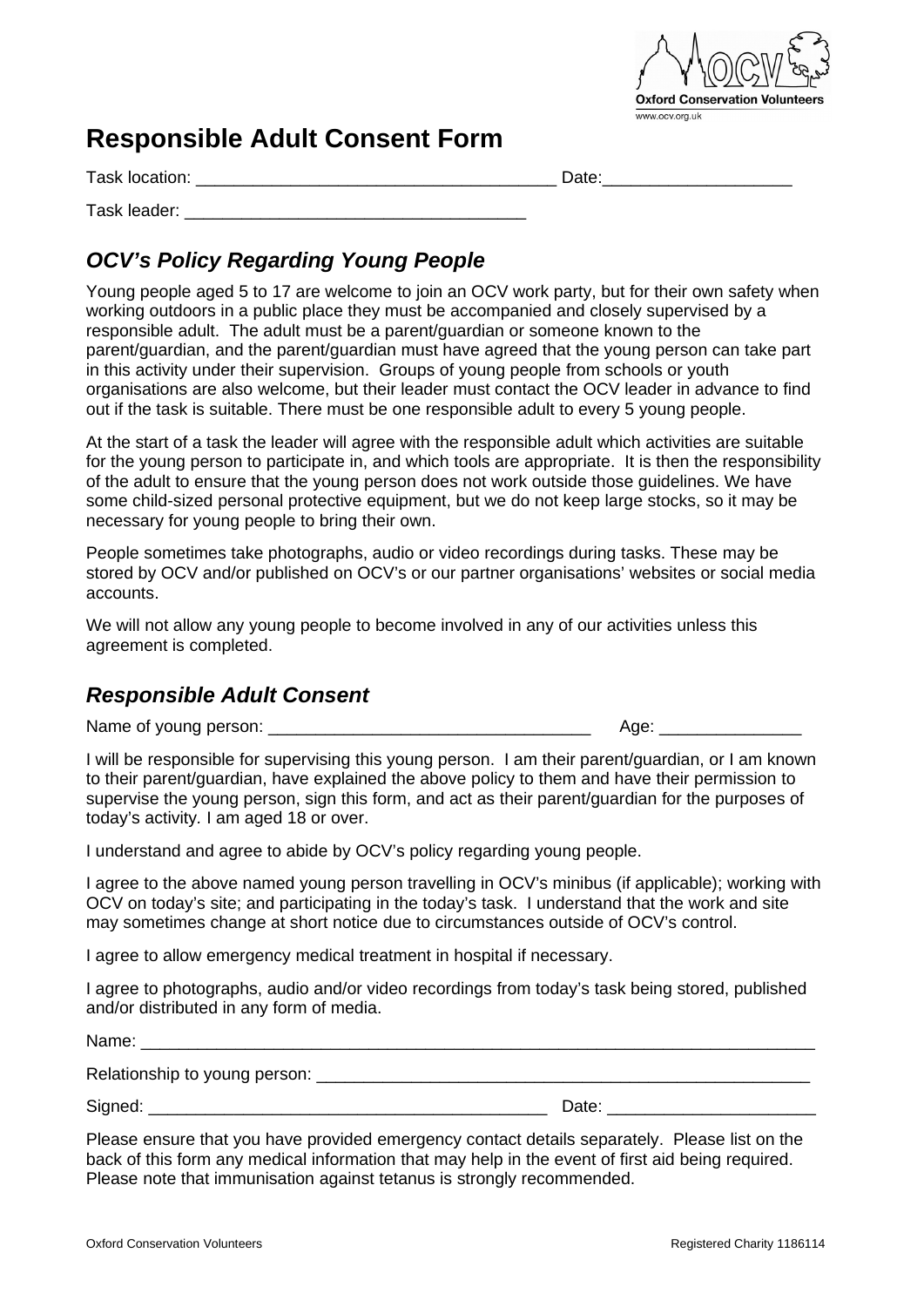

# <span id="page-10-0"></span>**Incident Report Form**

OCV policy is to record all accidents more serious than small scratches to the skin, so that the risk of further harm can be minimised. Use this form to report **all** incidents where:

someone is injured, harmed or affected by a medical condition

someone could have been harmed if circumstances had been slightly different (near miss)

This form should be completed by the task leader, and given to a committee member.

#### **Part A - About the incident**

| When did it happen?                                                                 | Date:                 |                                                                                                                                                                                                                                       |  | Time:                                                                                                                                                                                                                   |  |
|-------------------------------------------------------------------------------------|-----------------------|---------------------------------------------------------------------------------------------------------------------------------------------------------------------------------------------------------------------------------------|--|-------------------------------------------------------------------------------------------------------------------------------------------------------------------------------------------------------------------------|--|
| Where did it happen?                                                                | Site:                 |                                                                                                                                                                                                                                       |  |                                                                                                                                                                                                                         |  |
|                                                                                     | Location within site: |                                                                                                                                                                                                                                       |  |                                                                                                                                                                                                                         |  |
| Part B - About the person injured or harmed (if no-one was affected - go to Part D) |                       |                                                                                                                                                                                                                                       |  |                                                                                                                                                                                                                         |  |
| Affected person's name?                                                             |                       |                                                                                                                                                                                                                                       |  |                                                                                                                                                                                                                         |  |
| How old is he/she?                                                                  |                       |                                                                                                                                                                                                                                       |  | Male or female?                                                                                                                                                                                                         |  |
| Volunteer or member of the public?                                                  |                       |                                                                                                                                                                                                                                       |  |                                                                                                                                                                                                                         |  |
| Part C - About the injury or harm                                                   |                       |                                                                                                                                                                                                                                       |  |                                                                                                                                                                                                                         |  |
| What was the injury or harm?                                                        |                       |                                                                                                                                                                                                                                       |  |                                                                                                                                                                                                                         |  |
| Which of the following describe<br>the injury or harm?                              |                       | $\Box$ Hit with a blunt object/tool<br>$\Box$ Cut by a sharp object<br>$\Box$ Hit by moving/flying/falling object<br>$\Box$ Injury lifting/handling/carrying<br>$\Box$ Slipped, tripped on the same level                             |  | $\Box$ Injured by machinery<br>$\Box$ Hit by a vehicle / road accident<br>$\Box$ Exposed to a harmful substance<br>$\Box$ Poisoned<br>$\Box$ Subject to electrical discharge                                            |  |
| (Tick any that apply)                                                               |                       | $\Box$ Fell from a height<br>□ Trapped by something collapsing<br>$\Box$ Exposed to fire, hot object or explosion<br>$\Box$ Heatstroke or sunburn<br>$\Box$ Fell into water, drowned or asphyxiated<br>$\Box$ Hypothermia or exposure |  | $\Box$ Insect bite<br>$\Box$ Injured by an animal<br>$\Box$ Medical emergency<br>$\Box$ Physically or sexually assaulted<br>$\Box$ Subjected to verbal abuse or bullying<br>$\Box$ Other safeguarding concern/suspicion |  |
| What treatment was given?                                                           |                       |                                                                                                                                                                                                                                       |  |                                                                                                                                                                                                                         |  |
| Who gave the treatment?                                                             |                       |                                                                                                                                                                                                                                       |  |                                                                                                                                                                                                                         |  |
| <b>Part D - Incident Details</b>                                                    |                       |                                                                                                                                                                                                                                       |  |                                                                                                                                                                                                                         |  |
| What                                                                                |                       |                                                                                                                                                                                                                                       |  |                                                                                                                                                                                                                         |  |

| happened?                             |                                                                   |                                                                                |                                                                       | Continue overleaf                                                 |
|---------------------------------------|-------------------------------------------------------------------|--------------------------------------------------------------------------------|-----------------------------------------------------------------------|-------------------------------------------------------------------|
| Services used<br>or contacted?        | $\Box$ Ambulance service<br>$\Box$ Police<br>$\Box$ Fire Service  | $\Box$ A&E, minor injuries<br>$\Box$ NHS 111, Pharmacy<br>$\Box$ Family doctor | □ Vehicle recovery<br>$\Box$ Utility company<br>$\Box$ Rail authority | $\Box$ Social or care services<br>$\Box$ Other specified overleaf |
|                                       | $\Box$ Search and Rescue                                          | $\Box$ Hospital specialist                                                     | $\Box$ Local authority                                                | Give details overleaf                                             |
| How could it<br>have been<br>avoided? |                                                                   |                                                                                |                                                                       | Continue overleaf                                                 |
| . <del>. .</del>                      | A la contrata de la completa de la capital de la facta de la marc |                                                                                |                                                                       |                                                                   |

#### **Part E – About the person completing this form**

Name: | Name: | Signature: | Name: | Date: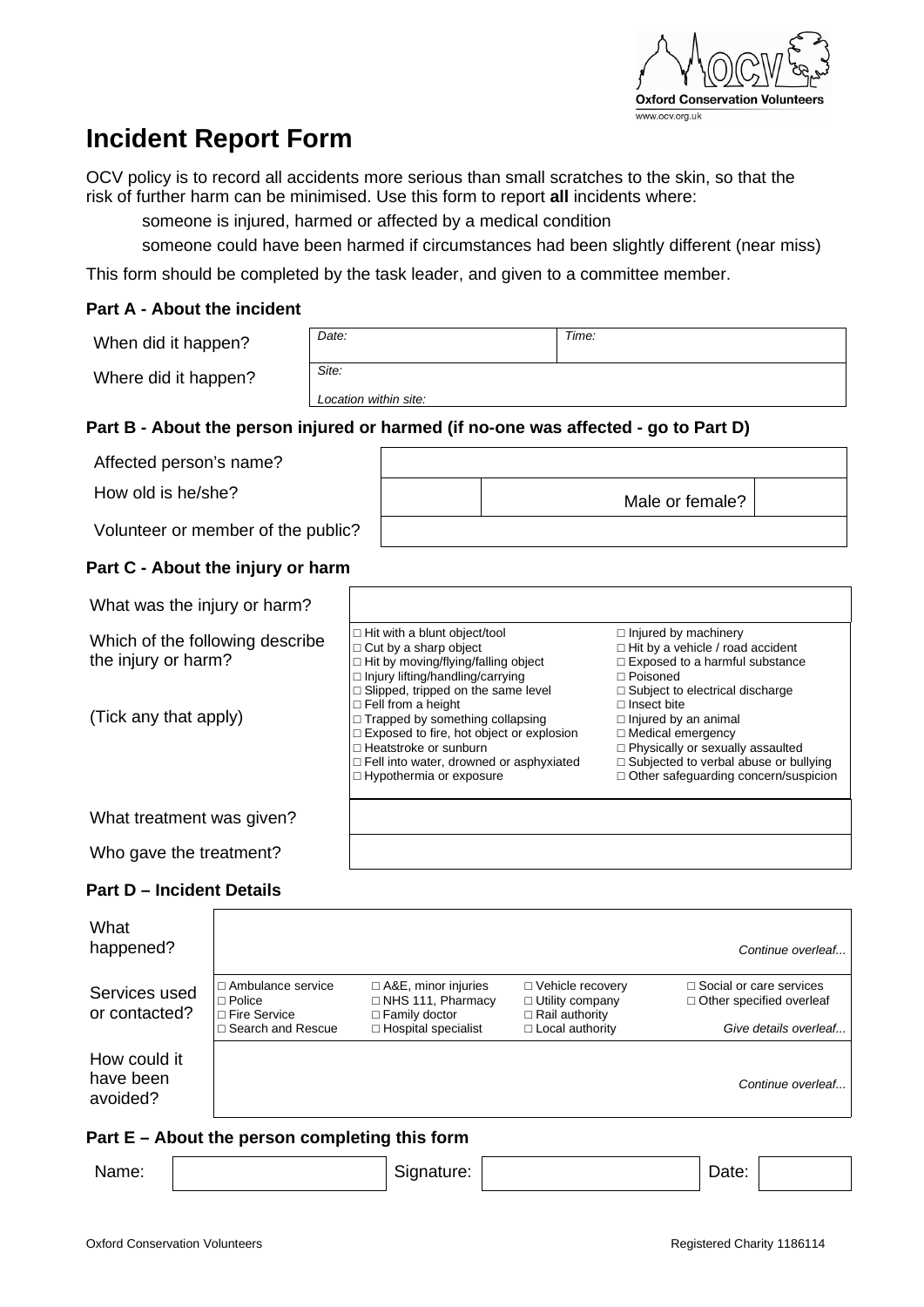### **Mileage Expenses Claim Form**

**Name:**

**Car/Bike:**

**Signed:**

I declare that the expenses shown below have been incurred by me solely on OCV business.





<span id="page-11-0"></span>

| Date: |                                                  |                           |                |
|-------|--------------------------------------------------|---------------------------|----------------|
|       | Date of Journey Details of Journey (to/from/via) | <b>Purpose of Journey</b> | <b>Mileage</b> |
|       |                                                  |                           |                |
|       |                                                  |                           |                |
|       |                                                  |                           |                |
|       |                                                  |                           |                |
|       |                                                  |                           |                |
|       |                                                  |                           |                |
|       |                                                  |                           |                |

This form should be submitted to the OCV Treasurer along with your bank details if this is the first time you have claimed.